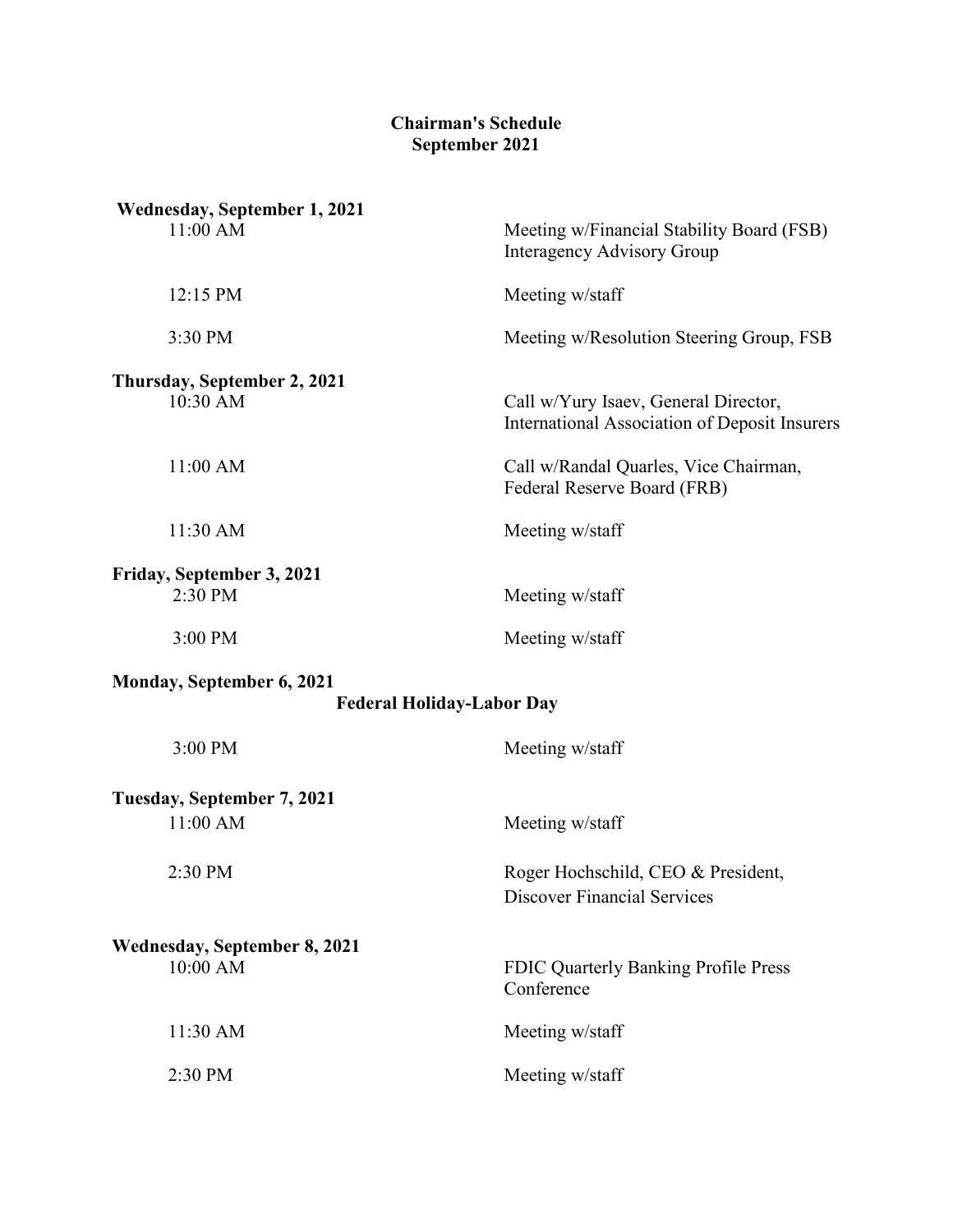| 3:00 PM                                 | Meeting w/staff                                                                                                                                         |
|-----------------------------------------|---------------------------------------------------------------------------------------------------------------------------------------------------------|
| Thursday, September 9, 2021<br>11:00 AM | Meeting w/staff                                                                                                                                         |
| 12:30 PM                                | Meeting w/staff                                                                                                                                         |
| 1:00 PM                                 | Financial Stability Oversight Council<br>Meeting                                                                                                        |
| 2:30 PM                                 | Meeting w/staff                                                                                                                                         |
| 6:00 PM                                 | Call w/Michael Hsu, Acting Comptroller of<br>the Currency, Office of the Comptroller of<br>the Currency (OCC) and Randal Quarles,<br>Vice Chairman, FRB |
| Friday, September 10, 2021              |                                                                                                                                                         |
| 10:00 AM                                | FDICTECH Inclusion Tech Sprint<br>Demonstration Day                                                                                                     |
| 12:30 PM                                | Call w/Penny Pennington, Managing<br>Partner, Edward Jones Investments                                                                                  |
| 1:00 PM                                 | Meeting w/staff                                                                                                                                         |
| 1:30 PM                                 | Meeting w/staff                                                                                                                                         |
| 2:30 PM                                 | Meeting w/staff                                                                                                                                         |
| 3:00 PM                                 | Financial and Banking Information<br><b>Infrastructure Committee</b>                                                                                    |
| Monday, September 13, 2021              |                                                                                                                                                         |
| 9:30 AM                                 | Meeting w/staff                                                                                                                                         |
| 10:30 AM                                | Meeting w/staff                                                                                                                                         |
| 11:30 AM                                | Meeting w/Brian Cassin, Global CEO,<br>Experian                                                                                                         |
| 2:00 PM                                 | Meeting w/staff                                                                                                                                         |
| 4:15 PM                                 | Interview w/Tom Franck, Reporter, CNBC                                                                                                                  |
| 5:00 PM                                 | Meeting w/staff                                                                                                                                         |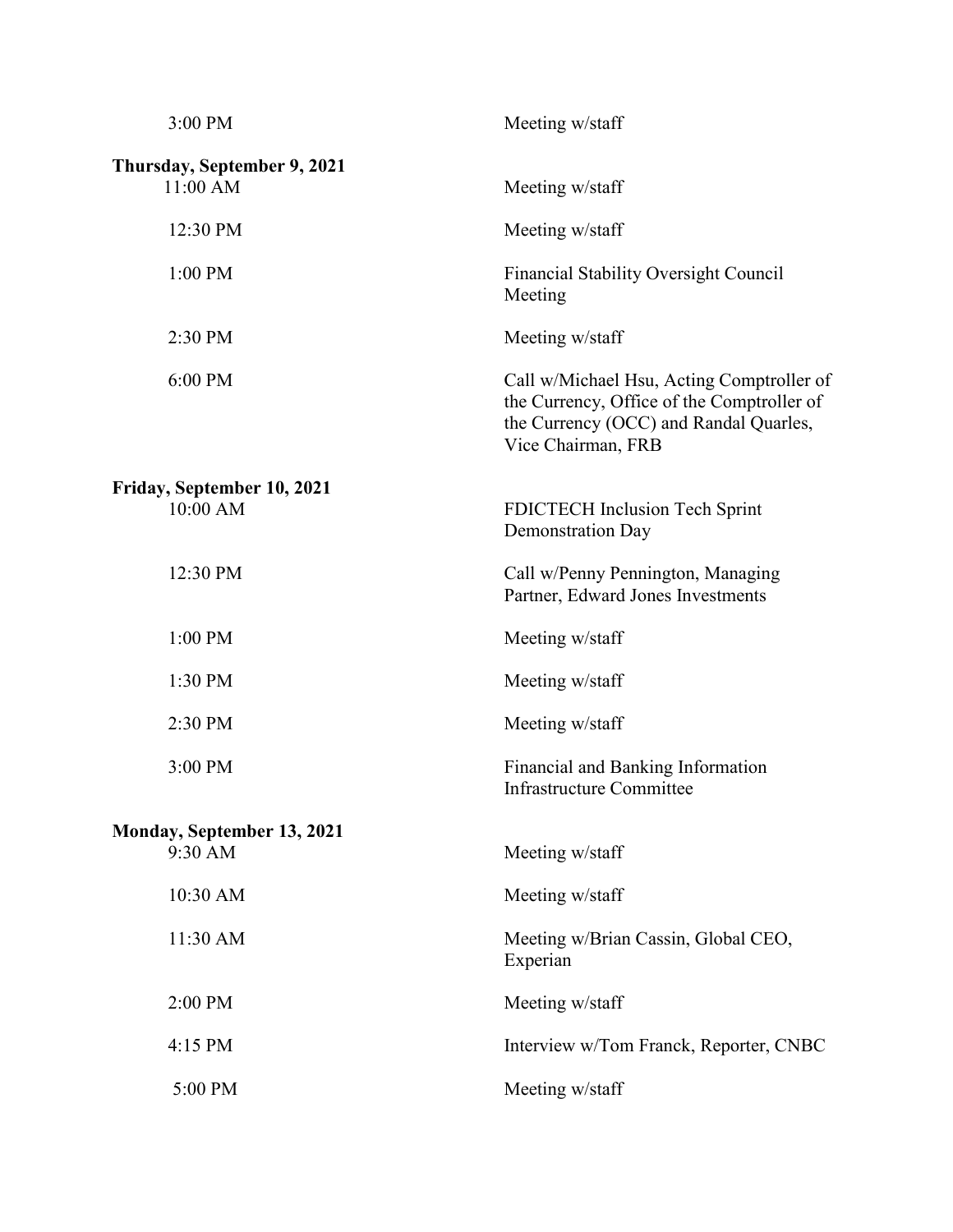| Tuesday, September 14, 2021               |                                                                                                          |
|-------------------------------------------|----------------------------------------------------------------------------------------------------------|
| 11:30 AM                                  | Call w/Michael Hsu, Acting Comptroller of<br>the Currency, OCC                                           |
| 12:00 PM                                  | Meeting w/staff                                                                                          |
| 1:00 PM                                   | FDIC Town Hall                                                                                           |
| 3:30 PM                                   | Meeting w/staff                                                                                          |
| 4:30 PM                                   | Meeting w/staff                                                                                          |
| Wednesday, September 15, 2021<br>10:30 AM | FDIC Diversity & Inclusion Executive<br><b>Advisory Council Meeting</b>                                  |
| 1:30 PM                                   | Meeting w/staff                                                                                          |
| 2:30 PM                                   | Meeting w/staff                                                                                          |
| 4:00 PM                                   | Mission Driven Bank Fund - CNBC Live<br>Interview                                                        |
| Thursday, September 16, 2021<br>9:30 AM   | Interview: Multiple Reporters, Mission<br>Driven Bank Fund                                               |
| 11:00 AM                                  | Meeting w/Janet Yellen, Secretary, United<br><b>States Treasury</b>                                      |
| 12:30 PM                                  | Meeting w/staff                                                                                          |
| Friday, September 17, 2021<br>$1:00$ PM   | Call w/David Zaslav, President & CEO,<br>Discovery, Inc.                                                 |
| 2:00 PM                                   | Meeting w/staff                                                                                          |
| Monday, September 20, 2021<br>9:30 AM     | Meeting w/staff                                                                                          |
| 10:30 AM                                  | Meeting w/staff                                                                                          |
| 4:00 PM                                   | Call w/Michael Hsu, Acting Comptroller of<br>the Currency, OCC and Randal Quarles,<br>Vice Chairman, FRB |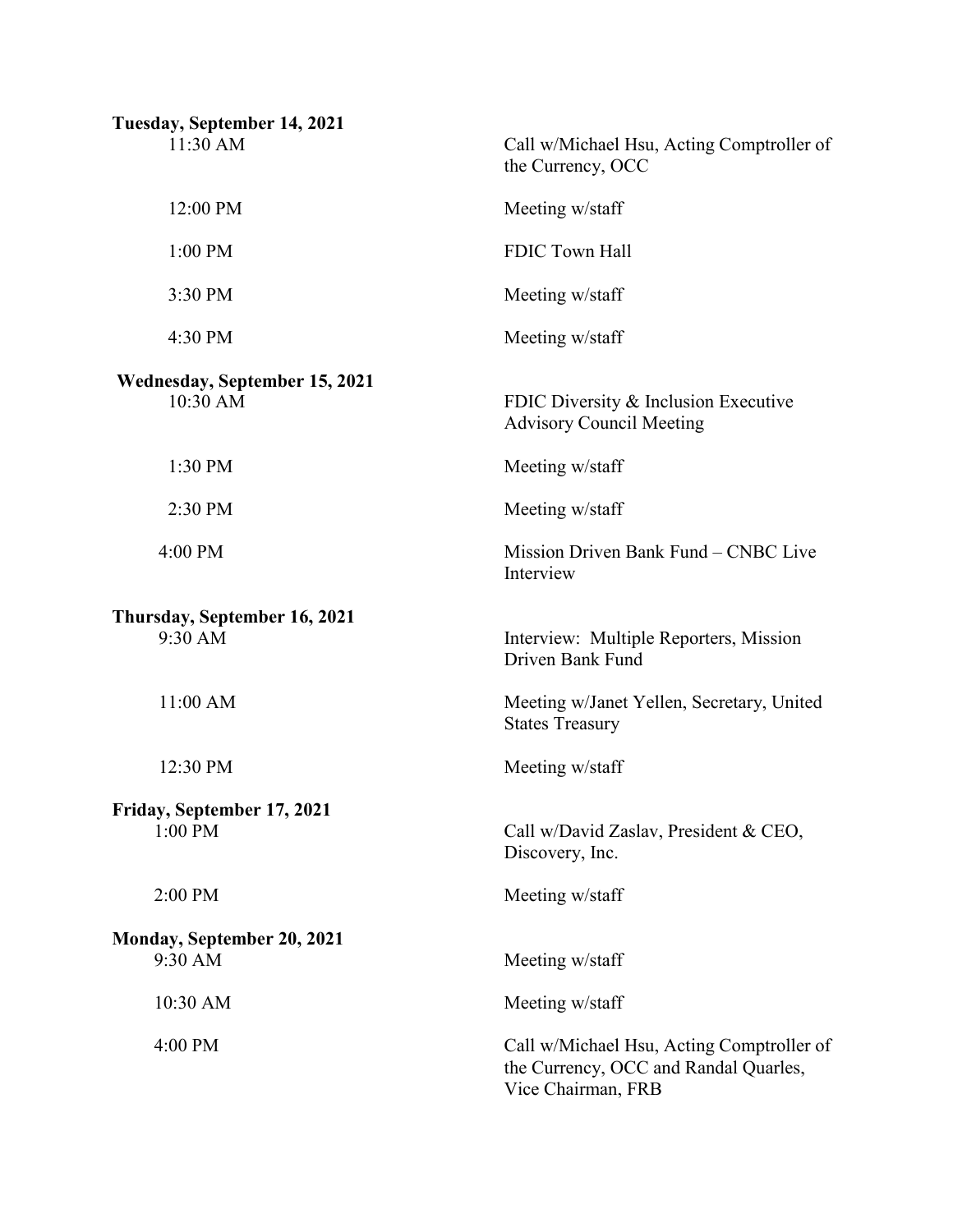| 5:30 PM                                 | Meeting w/staff                                                                                                                 |
|-----------------------------------------|---------------------------------------------------------------------------------------------------------------------------------|
| Tuesday, September 21, 2021             |                                                                                                                                 |
| <b>Wednesday, September 22, 2021</b>    |                                                                                                                                 |
| Thursday, September 23, 2021<br>1:00 PM | Meeting w/staff                                                                                                                 |
| 1:30 PM                                 | Meeting w/staff                                                                                                                 |
| 2:00 PM                                 | Meeting w/staff                                                                                                                 |
| 4:00 PM                                 | Meeting w/staff                                                                                                                 |
| 5:30 PM                                 | Meeting w/staff                                                                                                                 |
| Friday, September 24, 2021<br>11:00 AM  | Call w/Kevin Fromer, President & CEO,<br><b>Financial Services Forum</b>                                                        |
| 12:00 PM                                | Meeting w/Rodney Hood, Board Member,<br>National Credit Union Administration                                                    |
| 2:00 PM                                 | Meeting w/William Rogers, President &<br>CEO, and Kelly King, Executive Chairman,<br><b>Truist Financial Corporation</b>        |
| Monday, September 27, 2021<br>9:30 AM   | Meeting w/staff                                                                                                                 |
| 10:30 AM                                | Meeting w/staff                                                                                                                 |
| 11:00 AM                                | Meeting w/staff                                                                                                                 |
| 1:15 PM                                 | Minority Deposit Institutions (MDI) and<br><b>Community Development Financial</b><br>Institutions (CDFI) Interagency Conference |
| 3:00 PM                                 | Call w/Dave Uejio, Acting Director,<br><b>Consumer Financial Protection Bureau</b>                                              |
| 4:00 PM                                 | <b>Financial Crimes Enforcement Network</b><br><b>Interagency Principals Meeting</b>                                            |
| 5:30 PM                                 | Meeting w/staff                                                                                                                 |